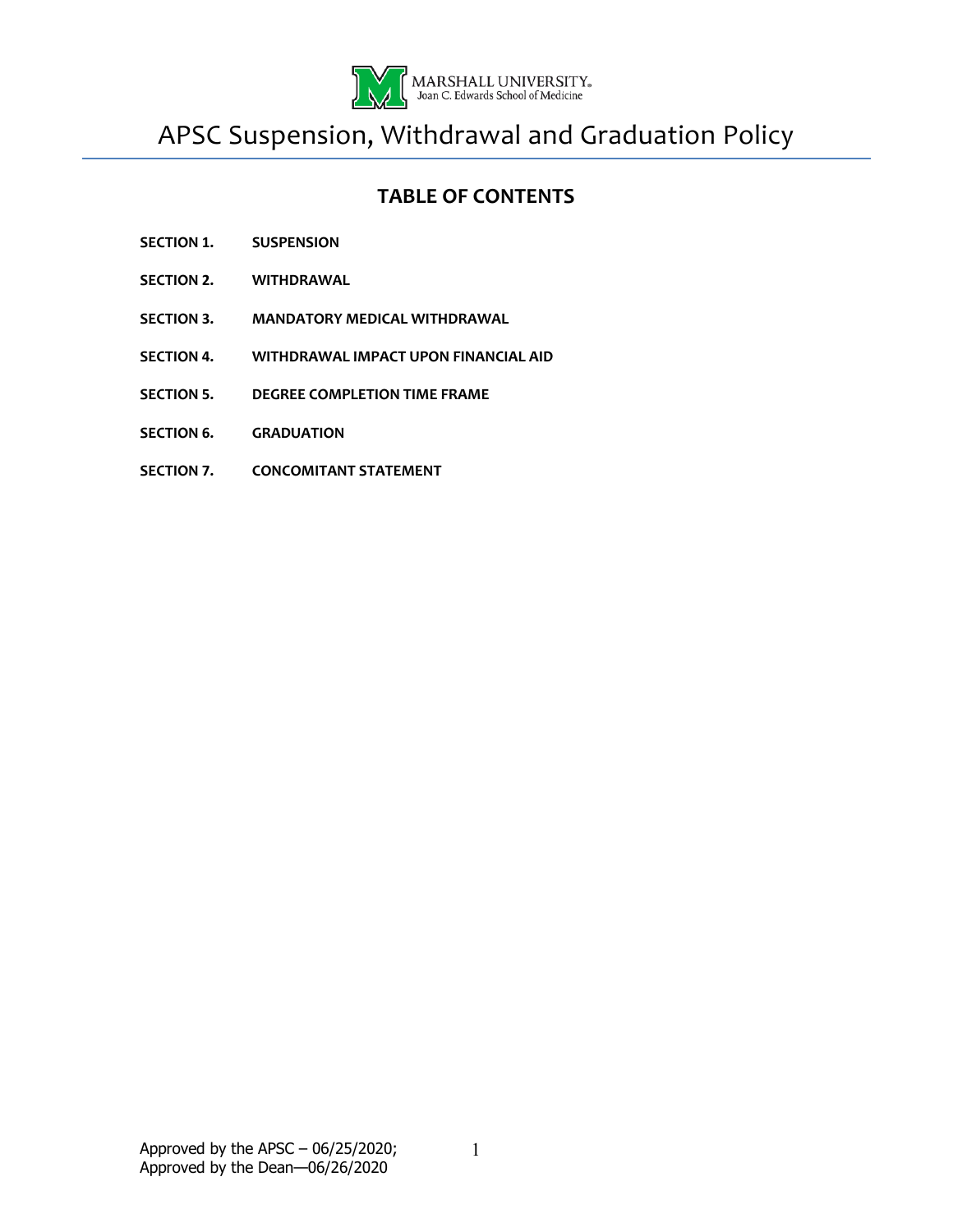

## **SECTION 1. SUSPENSION**

- 1.1 The APSC may suspend any student who has academic or professional deficiencies.
- 1.2 Any student placed on suspension will be immediately removed from classes or clinical rotation assignments and/or duties.
- 1.3 The APSC may define conditions and tailor remedial programs to meet the specific student's needs and circumstances.
- 1.4 The APSC may also restrict the student from any academic facility or institutional event.
- 1.5 Students placed on suspension may be returned to student status contingent upon satisfactorily meeting the conditions set forth by the APSC.
- 1.6 Should a student be permitted to return to medical school, the APSC will recommend whether a student returns on probation or in good academic and professional standing.
- 1.7 Students who are not permitted to return to medical school by the APSC may reapply for admission through the Admissions Committee.
- 1.8 Given the emergent nature of suspensions and immediate dismissals resulting from actions thereof, appeals associated with suspension will go directly to the Dean. The Dean's decision is final.

### **SECTION 2. WITHDRAWAL**

- 2.1 A student may voluntarily withdraw from MUJCESOM at any time upon written application to the Office of Student Affairs or the Office of Medical Education.
- 2.2 Withdrawal notification will be sent to the Office of Financial Aid and the Registrar's Office.
- 2.3 A student who is completely withdrawing from MUJCESOM will receive a grade of "W ".
- 2.4 A student who withdraws from MUJCESOM and who later seeks re-entry must reapply via regular procedures though the Admissions Committee.
- 2.5 A student applying for re-admission must contact the Office of Medical Education or registrar for supplemental information (e.g. letter of explanation or violation of school's code of conduct, etc.) germane to his/her admissions new application.
- 2.6 A student who withdraws from MUJCESOM is not guaranteed re-admission to any School of Medicine.
- 2.7 The student's transcript will also note that the student was withdrawn from MUJCESOM.

### **SECTION 3. MANDATORY MEDICAL WITHDRAWAL**

- 3.1 If evaluation supports or indicates a recommendation for a medical withdrawal from the School of Medicine, the Offices of Academic and Student Affairs will facilitate the withdrawal in conjunction with the APSC.
- 3.2 The Offices of Academic and Student Affairs will meet with the student to give an understanding of the evaluation and rationale for the required withdrawal.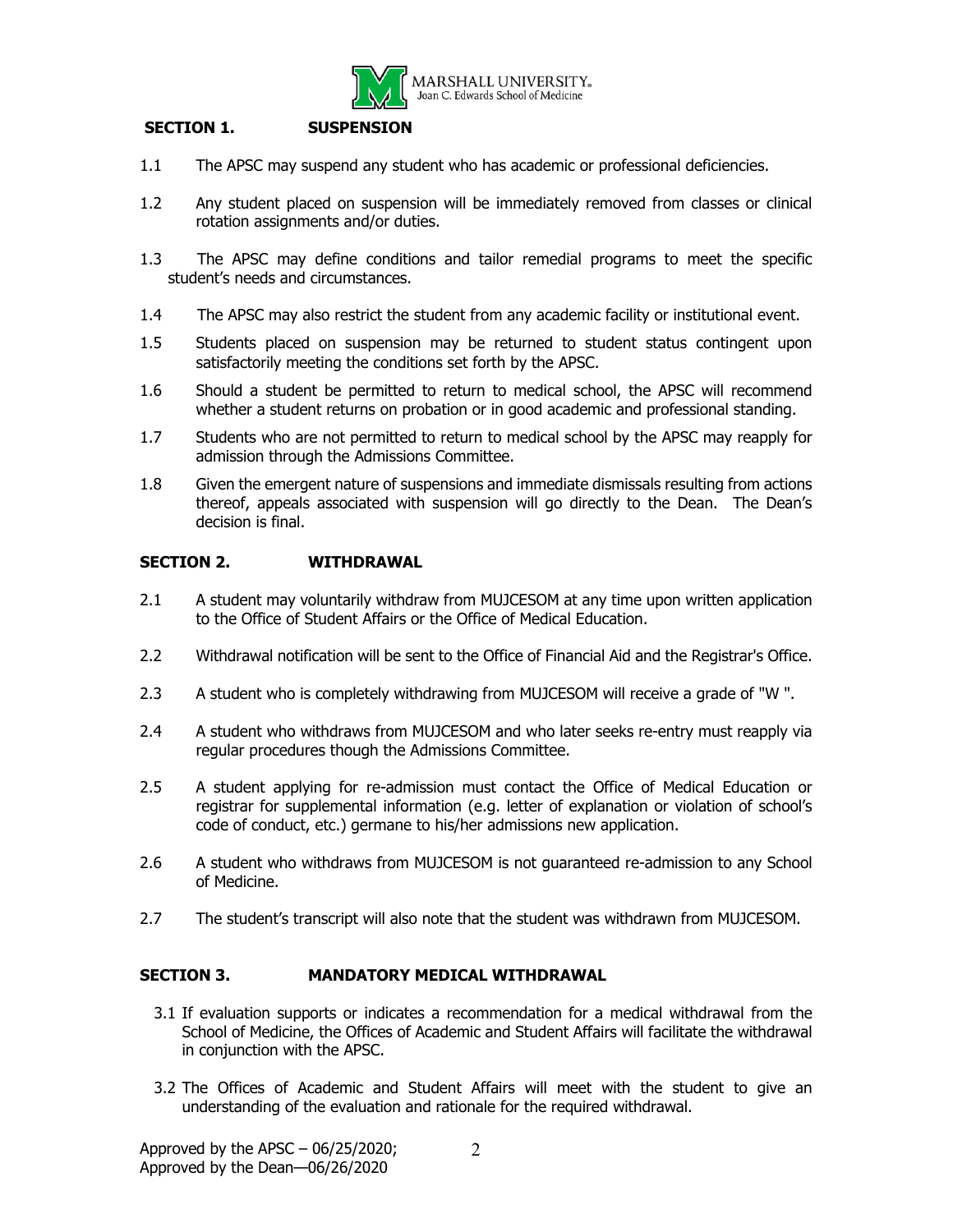

- 3.3 If the student declines the opportunity for a medical evaluation and the APSC agrees, the student shall be withdrawn ("W" will be recorded) from all classes for medical reasons.
- 3.4 The student's transcript will also note that the student was withdrawn from MUJCESOM.
- 3.5 A student who is medically withdrawn from the School of Medicine who later seeks readmission must reapply via regular procedures through the Admissions Committee.

### **SECTION 4. WITHDRAWAL IMPACT UPON FINANCIAL AID**

4.1 In accordance with University policies, any student on financial aid who withdraws before completing 60% or more of the enrollment period will be required to return the difference between the amount of unearned aid and the amount to be returned by the University.

4.2 The student will be billed for the amount due.

#### **SECTION 5. DEGREE COMPLETION TIME FRAME**

- 5.1 Students will have a maximum of six (6) years to complete the M.D. requirements and eight (8) years to complete the M.D./Ph.D.
- 5.2 The failure to meet graduation requirements by the sixth year following initial matriculation in the medical curriculum, excluding students in double degree programs will result in review by the APSC.
- 5.3 Students may submit a request for extending the maximum time for completion requirement to the APSC. An extension to permit the student may be granted to engage in research or other scholarly pursuits or if the APSC deems it necessary and appropriate to the student's medical education.

### **SECTION 6. GRADUATION**

- 6.1 The M.D. degree may be conferred by MUJCESOM upon persons who have complied with the each of the following requirements:
	- 6.1.a Acceptable passing grades in all required courses and clerkships;
	- 6.1.b Acceptable passing grades in at least twenty-eight (28) approved weeks of fourth year electives;
	- 6.1.c Successful completion of the mentoring requirements as defined and described in the Mentorship Policy;
	- 6.1.e Passing scores on MUJCESOM required Year 4 examinations, the USMLE Step 1, Step 2 Clinical Knowledge and Step 2 Clinical Skills;
	- 6.1.f Acceptable academic and professional behavior and ethical standards;
	- 6.1.g Satisfactory completion of the required academic, professional and curriculum competencies (including medical career development, and patient encounters and procedures) set forth by MUJCESOM and/or any of its components, including the APSC, Curriculum Committees or other Committees and/or departments;